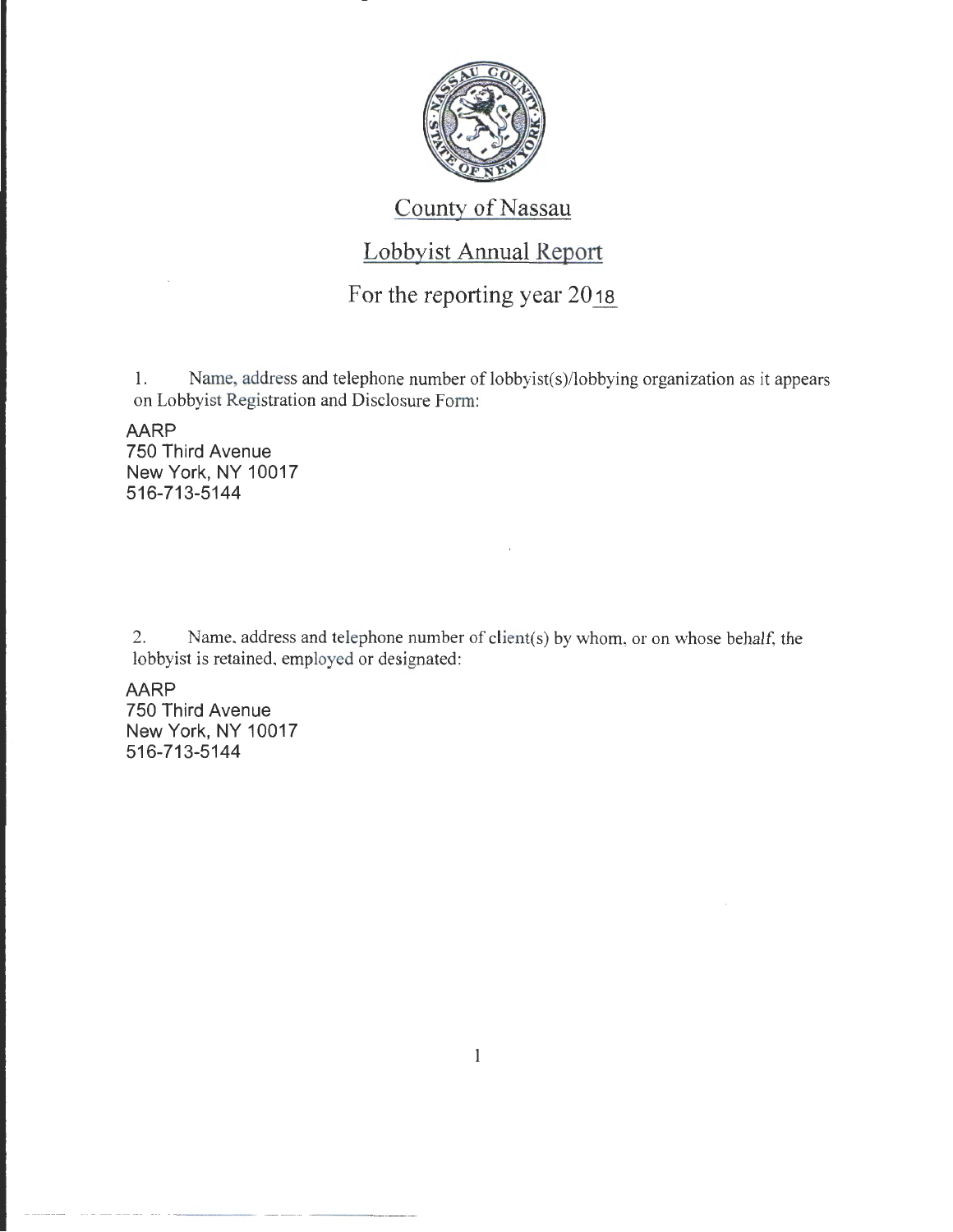3. A description of the subject or subjects on which each lobbyist retained, employed or designated by such client has lobbied:

Age friendly communities, Prescription Formulary, Tax reduction case #17 -m-0815

4. Names of the persons and agencies before which such lobbyist has lobbied:

Nassau County Executive, Deputy Commissioner Martinez, Public Service **Commission** 

5. List below amounts for any compensation paid or owed to the lobbyist during the prior year for the purposes of lobbying. Such amounts shall be detailed as to amount, to whom paid and for what purpose.

| Amount<br>946.76 | Details<br>Compensation for lobbying - Bernard Macias |
|------------------|-------------------------------------------------------|
|                  |                                                       |
|                  |                                                       |
|                  |                                                       |
|                  |                                                       |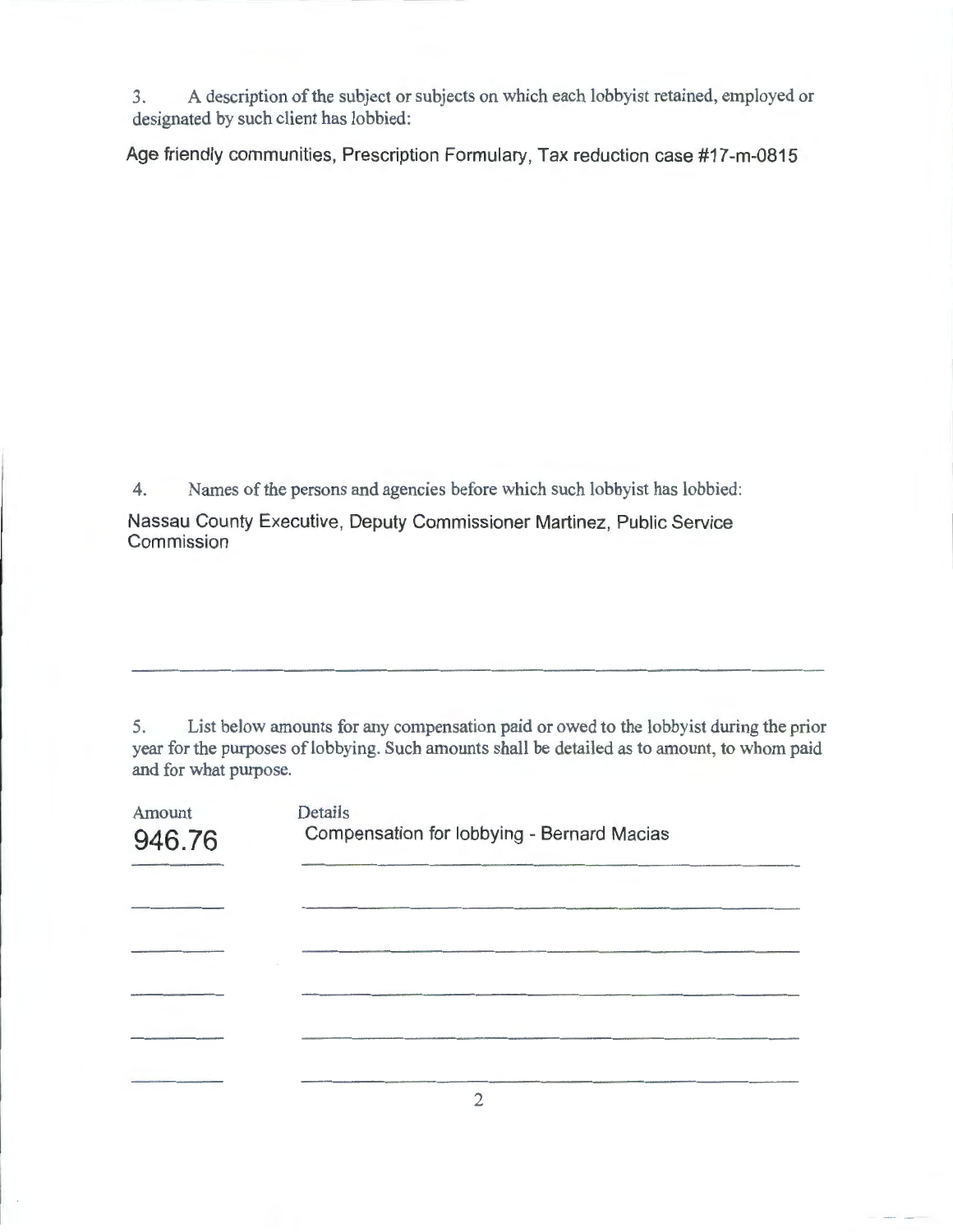| and the contract of the contract of the contract of the contract of the contract of the contract of the contract of |                                                                                                                     |                                           |
|---------------------------------------------------------------------------------------------------------------------|---------------------------------------------------------------------------------------------------------------------|-------------------------------------------|
|                                                                                                                     |                                                                                                                     |                                           |
|                                                                                                                     |                                                                                                                     |                                           |
|                                                                                                                     | <b>PROPERTY OF THE CONSTRUCTION OF THE CONSTRUCTION OF THE CONSTRUCTION OF THE CONSTRUCTION OF THE CONSTRUCTION</b> |                                           |
|                                                                                                                     |                                                                                                                     | and and design the full property security |

6. List below the cumulative total amounts earned for lobbying throughout the year: **946.76** 

7. List below the expenses incurred or expensed by lobbyist for the purpose of lobbying:

| Amount | Details |
|--------|---------|
| 0.00   | none    |
|        |         |
|        |         |
|        |         |
|        |         |
|        |         |
|        |         |
|        |         |
|        |         |
|        |         |
|        |         |
|        |         |
|        |         |
|        |         |
|        |         |
|        |         |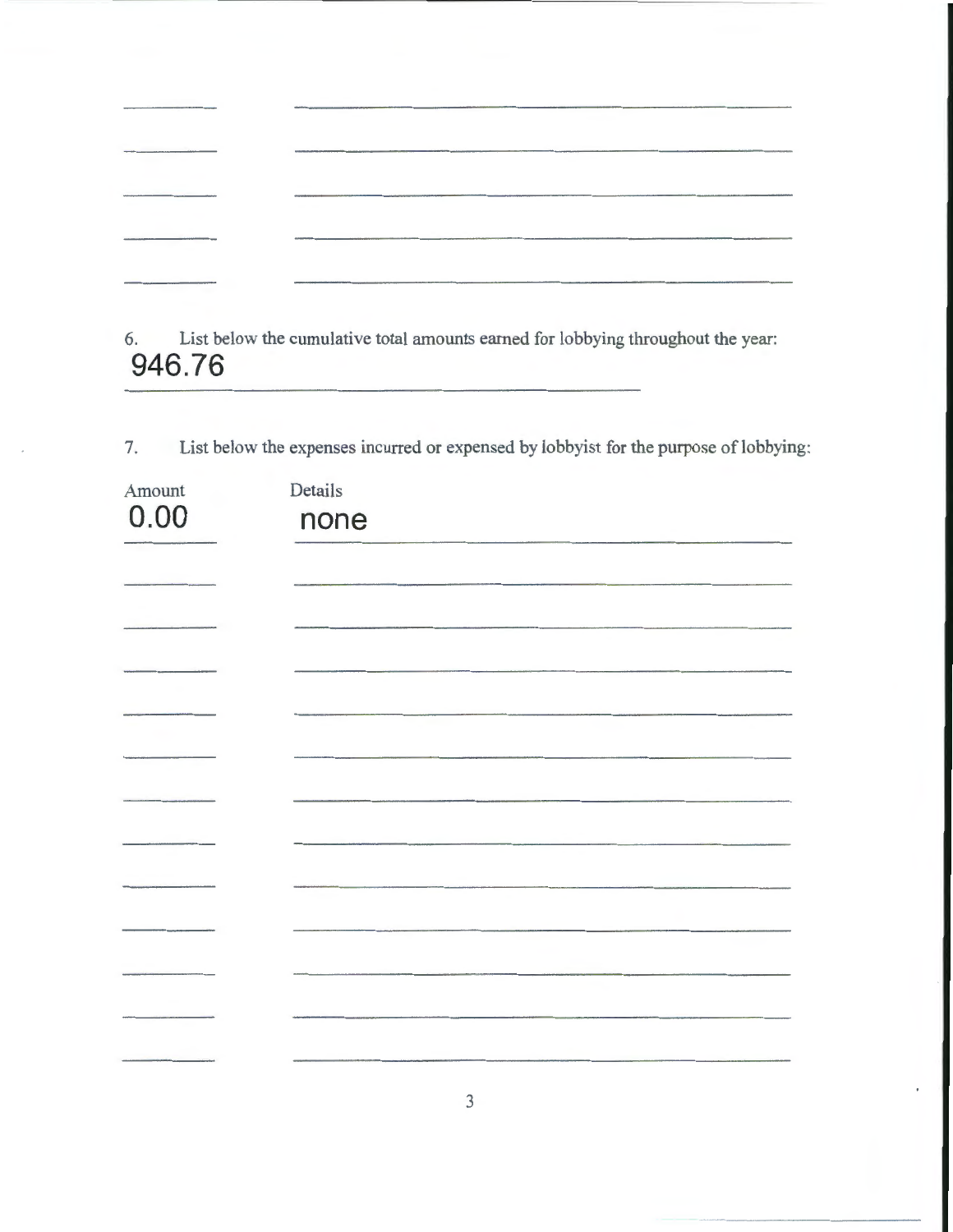8. List below the cumulative total amounts expended for lobbying throughout the year: **946.76** 

I understand that copies of this form will be sent to the Nassau County Department of Information Technology ("IT") to be posted on the County's website.

I also understand that upon termination of retainer, employment or designation I must give written notice to the County Attorney within thirty (30) days of termination.

VERJFICATION: I certify that all statements made on this statement are true, correct and complete to the best of my knowledge and belief and I understand that the willful making of any false statement of material fact herein will subject me to the provisions of law relevant to the making and filing of false instruments and will render such statement null and void.

| Dated: | Signed:                 |
|--------|-------------------------|
|        | Print Name: Beth Finkel |
|        | Title: State Director   |
|        |                         |

| STATE OF NEW YORK)<br>SS: |         |
|---------------------------|---------|
| <b>COUNTY OF NASSAU</b> ) |         |
| Sworn to before me this   |         |
| Day of $\subset$          | , 2019. |
|                           |         |

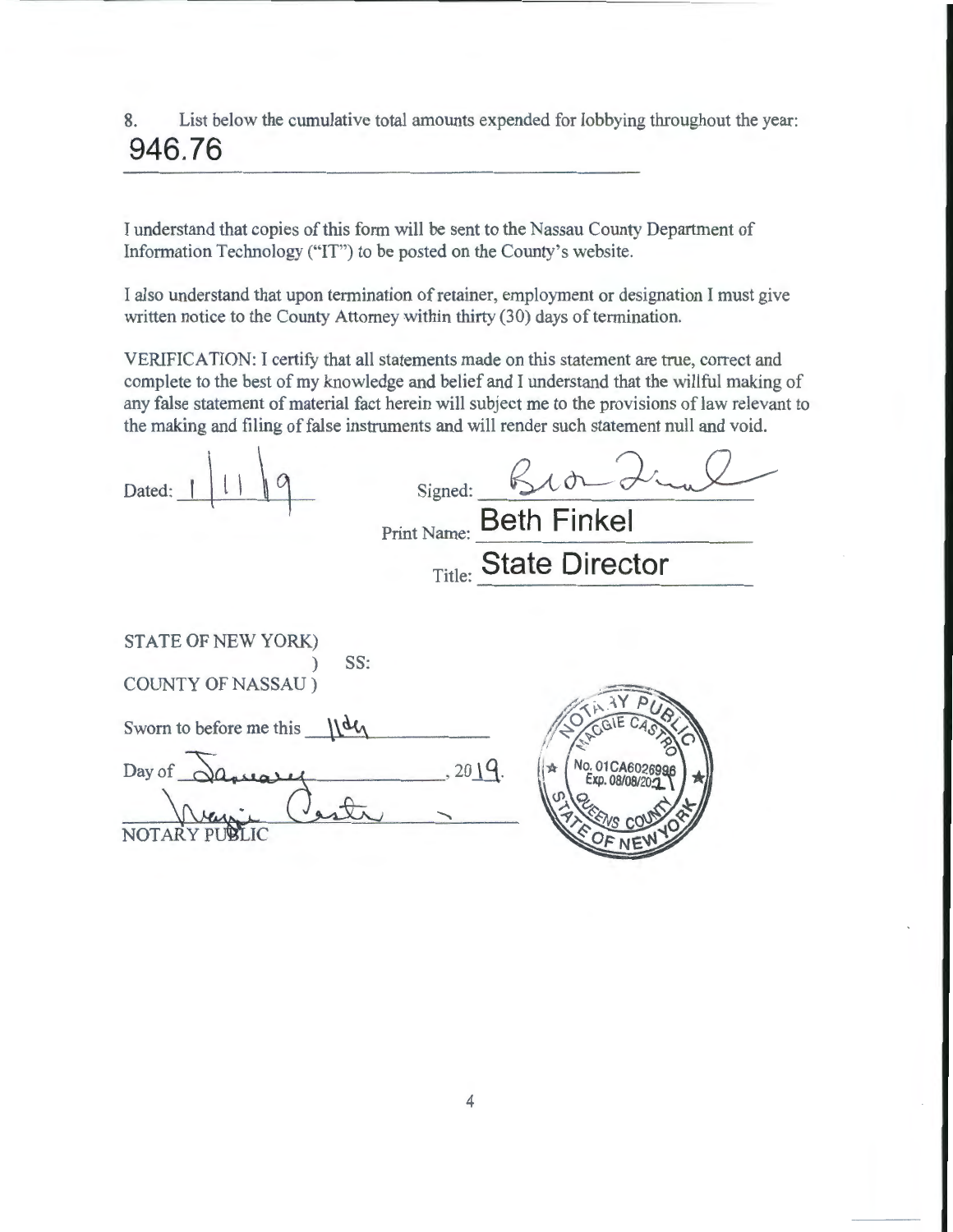

# County of Nassau

### Lobbyist Client Annual Report

# For the reporting year 20 <sup>18</sup>

1. Name, address and telephone number of client utilizing a lobbyist:

#### **AARP**

750 Third Avenue New York, NY 10017 516-713-5144

2. Name, address and telephone number of each lobbyist retained, employed, or designated by client:

**AARP** 750 Third Avenue New York, NY 10017 516-713-5144

Bernard Macias

3. A description of the subject or subjects on which each lobbyist retained, employed or designated by such client has lobbied:

Age friendly communities, prescription formulary, tax reduction case #17 -m-0815

1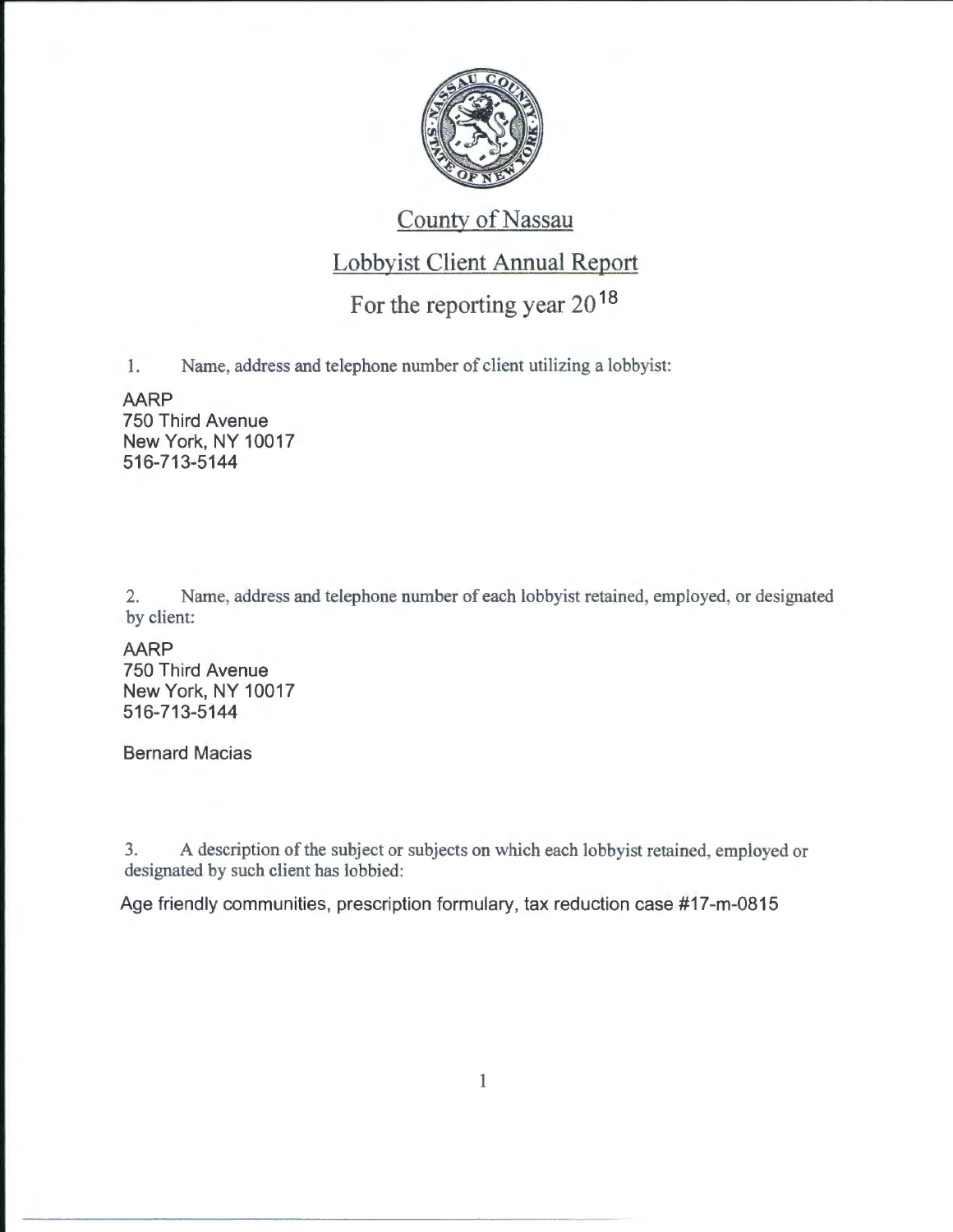4. Names of the persons and agencies before which such lobbyist has lobbied:

Nassau County Executive, Deputy Commissioner Martinez, Public Service Commission

5. List below the expenses paid or incurred in relation to the lobbyist(s) retained by client or for any other lobbying:

| Amount | Details                                    |  |
|--------|--------------------------------------------|--|
| 946.76 | Compensation for Lobbying - Bernard Macias |  |
|        |                                            |  |
|        |                                            |  |
|        |                                            |  |
|        |                                            |  |
|        |                                            |  |
|        |                                            |  |
|        |                                            |  |
|        |                                            |  |
|        |                                            |  |
|        |                                            |  |
|        |                                            |  |
|        |                                            |  |
|        |                                            |  |